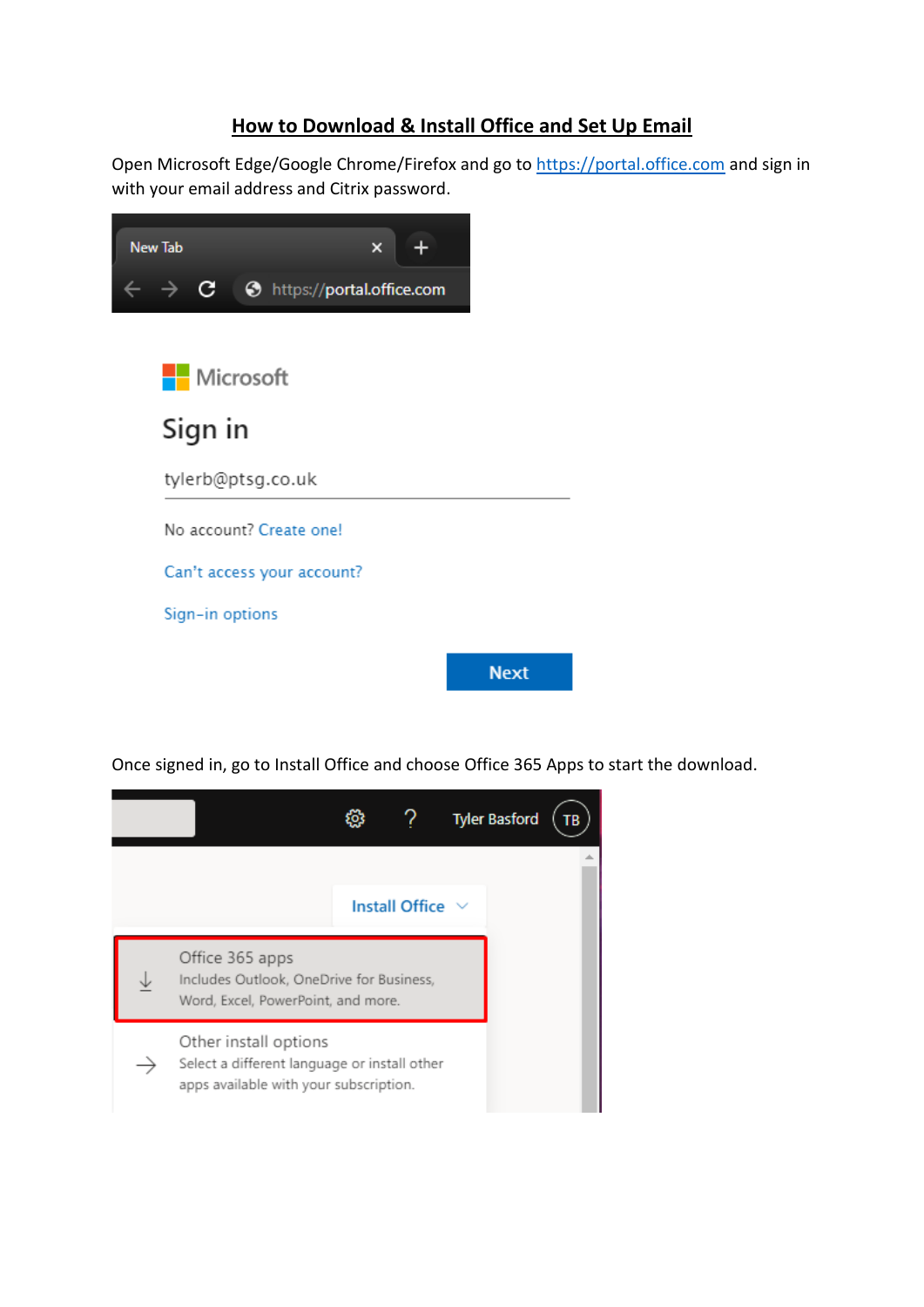You may get the below message, if so, press "Keep"



Once the download has finished, click onto OfficeSetup.exe to start installing. If you are using Edge/Firefox, it may give you the option to Run or Save as, you will need to choose the Run option. This will then start downloading and installing the Office software onto your machine.



Once this is installed, click on the start menu button in the bottom left, and search for Outlook. This can be done by scrolling down the list of programs in the middle, or by typing the word Outlook. Once located, click onto Outlook and open it.

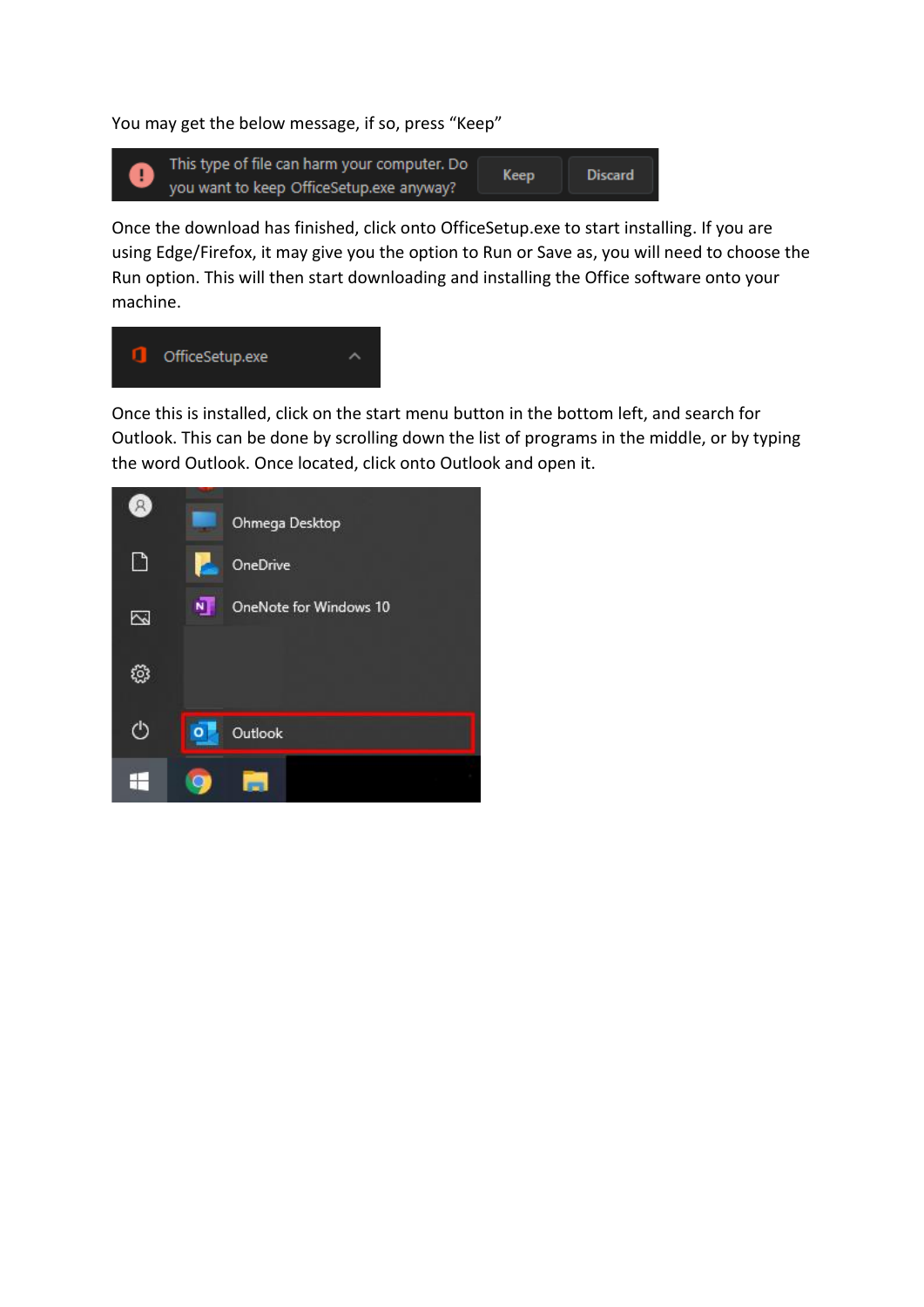A box will pop up, here you type in your email address as seen below. Once entered, press Connect.



This is then followed by choosing the "Microsoft 365" option.

| Outlook<br>$\bullet$ |             |                             |        | × |
|----------------------|-------------|-----------------------------|--------|---|
| Advanced setup       |             |                             |        |   |
|                      |             | E                           |        |   |
| Microsoft 365        | Outlook.com | Exchange                    | Google |   |
|                      |             | E                           |        |   |
| POP                  | <b>IMAP</b> | Exchange 2013<br>or earlier |        |   |
|                      |             |                             |        |   |
|                      |             |                             |        |   |
|                      |             |                             |        |   |
| Go back              |             |                             |        |   |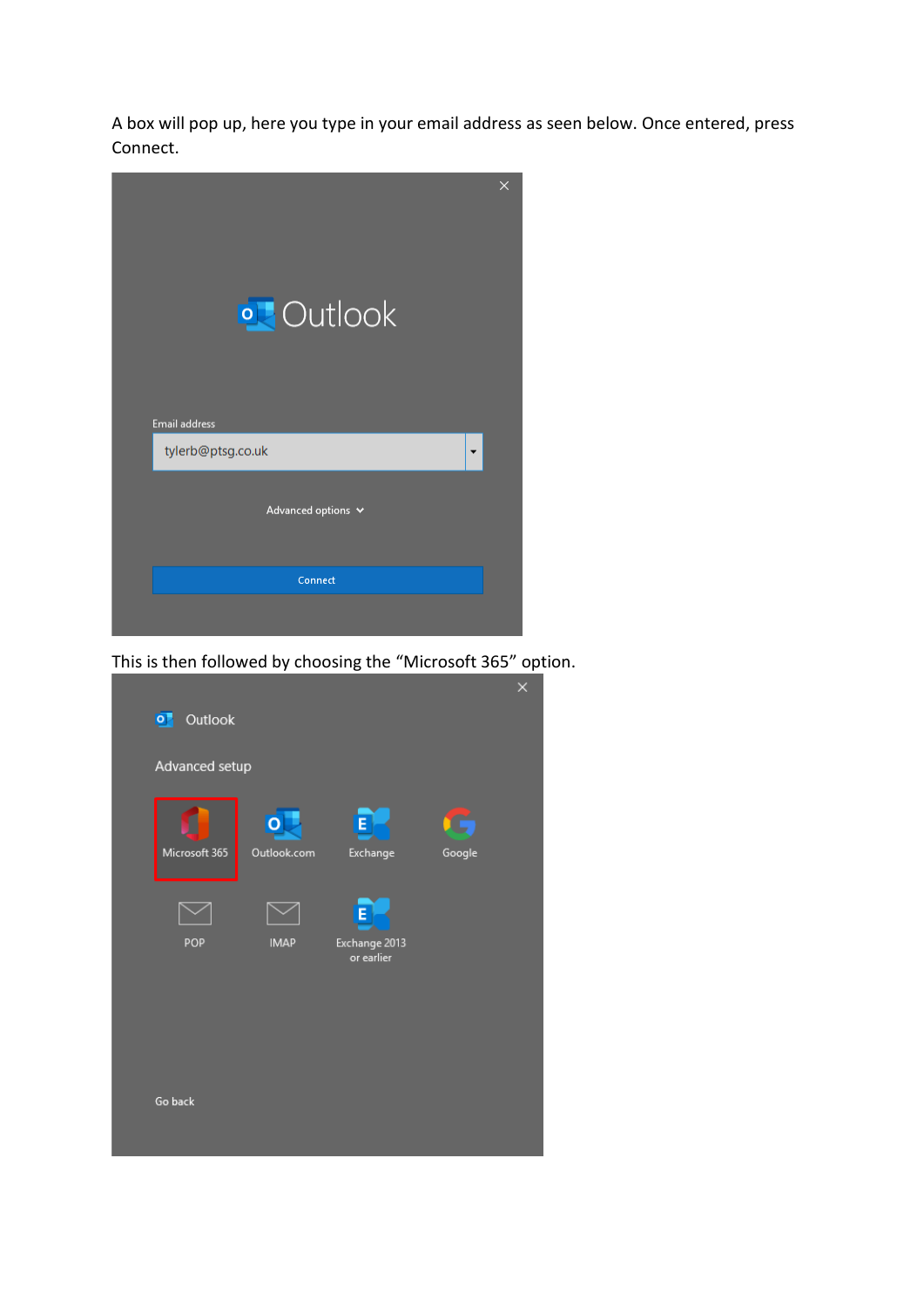Then it will ask you for your email password. Typically, this is your Citrix password so try that in the first instance. If not, please contact the IT Helpdesk and we will provide you with your password. Once your password has been entered press Sign In.



Once you have entered the password and you have been signed in, choose OK as highlighted below.

| Stay signed in to all your apps                                                                                                                                                             |    |
|---------------------------------------------------------------------------------------------------------------------------------------------------------------------------------------------|----|
|                                                                                                                                                                                             |    |
| Windows will remember your account and automatically sign you in to your apps and<br>websites on this device. You may need to let your organisation manage some settings<br>on your device. |    |
| Allow my organisation to manage my device                                                                                                                                                   |    |
|                                                                                                                                                                                             |    |
|                                                                                                                                                                                             |    |
|                                                                                                                                                                                             |    |
|                                                                                                                                                                                             |    |
|                                                                                                                                                                                             |    |
| No, sign in to this app only                                                                                                                                                                |    |
|                                                                                                                                                                                             | OK |